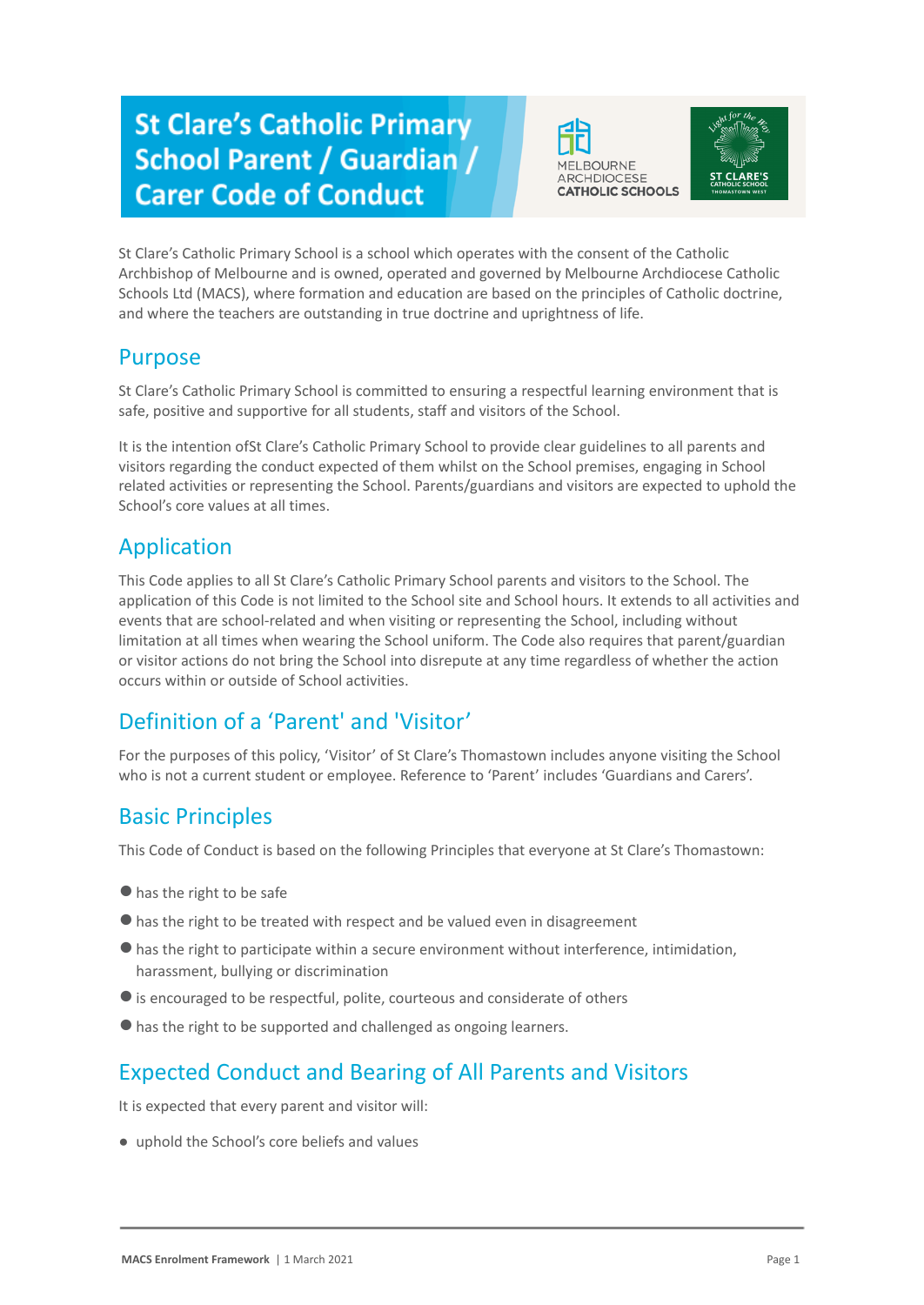- behave in a manner that does not endanger the health, safety and wellbeing of themselves or others
- abide by all health and safety rules and procedures operating within the School and other locations at which they may visit whilst representing the School
- ensure that their actions do not bring the School into disrepute
- respect School staff and accept their authority and direction within the exercise of their duties at the School
- observe all School rules as required
- strictly adhere to the School's policies and procedures as required
- behave with respect, courtesy and consideration for others
- refrain from all forms of bullying and harassment
- refrain from any form of verbal insult or abuse and from any form of physical abuse or intimidation
- refrain from activities, conduct or communication that would reasonably be seen to undermine the reputation of the School, employees or students of the School (including activities on social media);
- respect School property and the property of staff, contractors, volunteers and other students
- not be intoxicated by alcohol or under the influence of illicit drugs or other substances harmful to health whilst visiting the School site, attending School functions or engaging in School based activities
- respect school staff and accept their authority and direction within the exercise of their duties at the School
- use the School's Complaints Handling Policy to seek resolution for any problems that arise, and accept the school's procedures for handling matters of complaint.

#### Unacceptable Conduct

Unacceptable conduct includes, but is not limited to:

- touching, handling, pushing or otherwise physically or sexually engaging with students, children or others in a manner which is not appropriate and may endanger the health, safety and wellbeing of that person
- any form of physical or verbal violence including fighting, assault or threats of violence
- approaching a child that is not your own with a view to disciplining that child for their behaviour (such matters are only to be dealt with by school staff)
- approaching other school parents to resolve issues arising between students at school (such matters should be referred to school staff)
- any form of cyber bullying or cyber abuse that is directed towards the school, staff members, students or parents or any member connected to the School
- any form of threatening language, gestures or conduct
- language or conduct which is likely to offend, harass, bully or unfairly discriminate against any student, employee, contractor, volunteer or other
- theft, fraud or misuse of School resources
- the use of inappropriate or profane words or gestures and images
- visiting School, attending social, sporting or other functions whilst intoxicated by alcohol or under the influence of illicit drugs or other substances harmful to health
- smoking on the School premises or within the immediate environs of the School
- claiming to represent the School in any matter without explicit permission from the School Principal to do so.